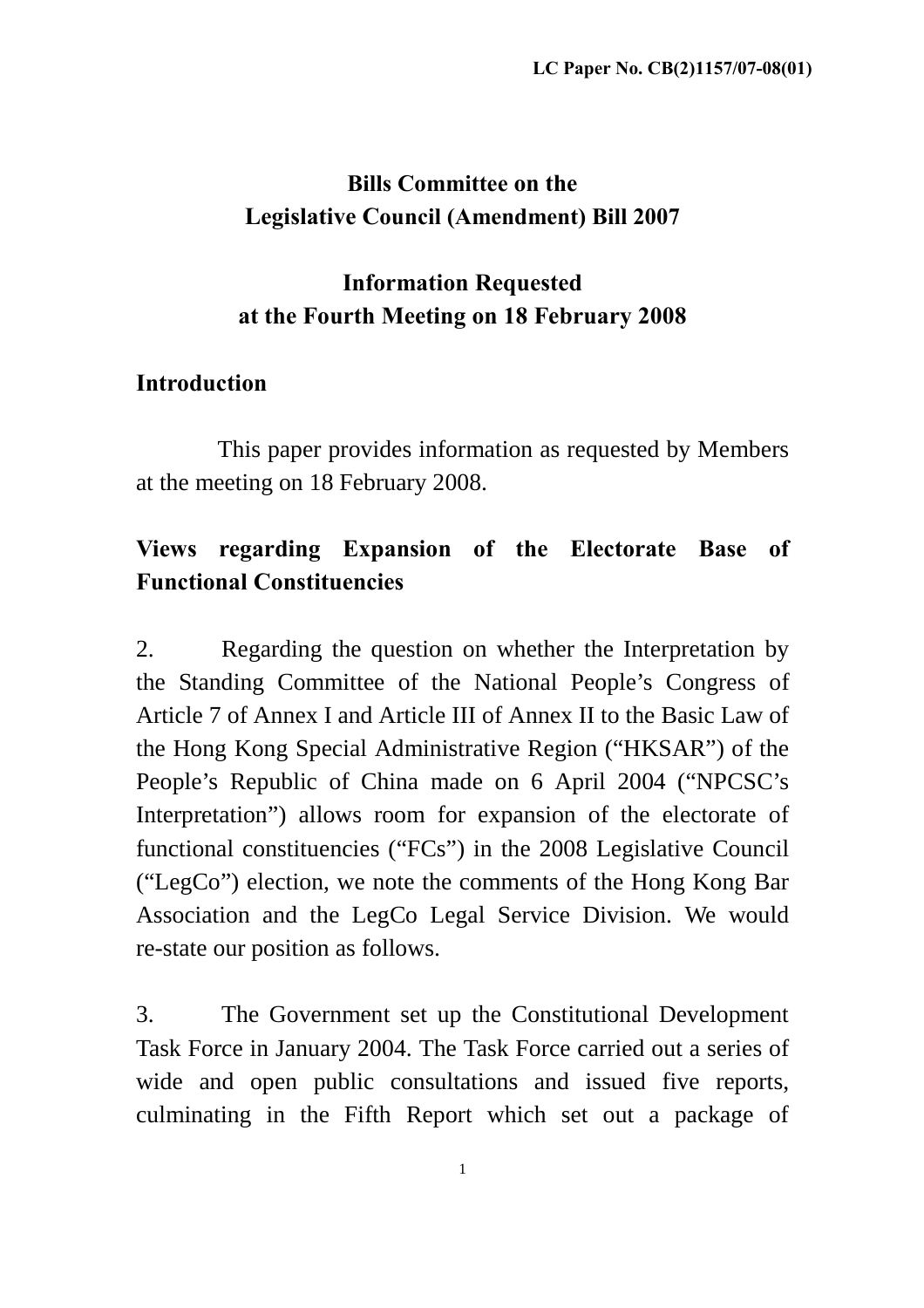proposals for the methods for selecting the Chief Executive ("CE") in 2007 and for forming LegCo in 2008. On 21 December 2005, the Government put to LegCo two motions to amend Annexes I and II to the Basic Law respectively to implement the proposed package. Although the two motions received the support of more than half of the LegCo Members, they fell short of the two-thirds majority support of all LegCo Members stipulated in Annexes I and II of the Basic Law. Therefore, the two motions could not be processed further.

4. In accordance with the NPCSC's Interpretation, if no amendment is made to the methods for selecting the CE and for forming the LegCo as stipulated in Annexes I and II of the Basic Law, the provisions relating to the two methods in Annexes I and II of the Basic Law will still be applicable. With regard to expansion of the electorate base of FCs, our view is that, even the 2005 proposed package, which had been formulated after wide and extensive consultation with the public and political parties, failed to get passed LegCo, it will be extremely difficult now to secure consensus within the community and LegCo to make substantial adjustments to the electorate base of FCs for the 2008 LegCo election. Hence, it is our policy that the 2008 LegCo election should be held on the basis of the existing arrangements, i.e. the number and composition of existing FCs should remain unchanged. Only technical updates should be made.

#### **Efforts to promote Constitutional Development**

5. In taking forward Hong Kong's constitutional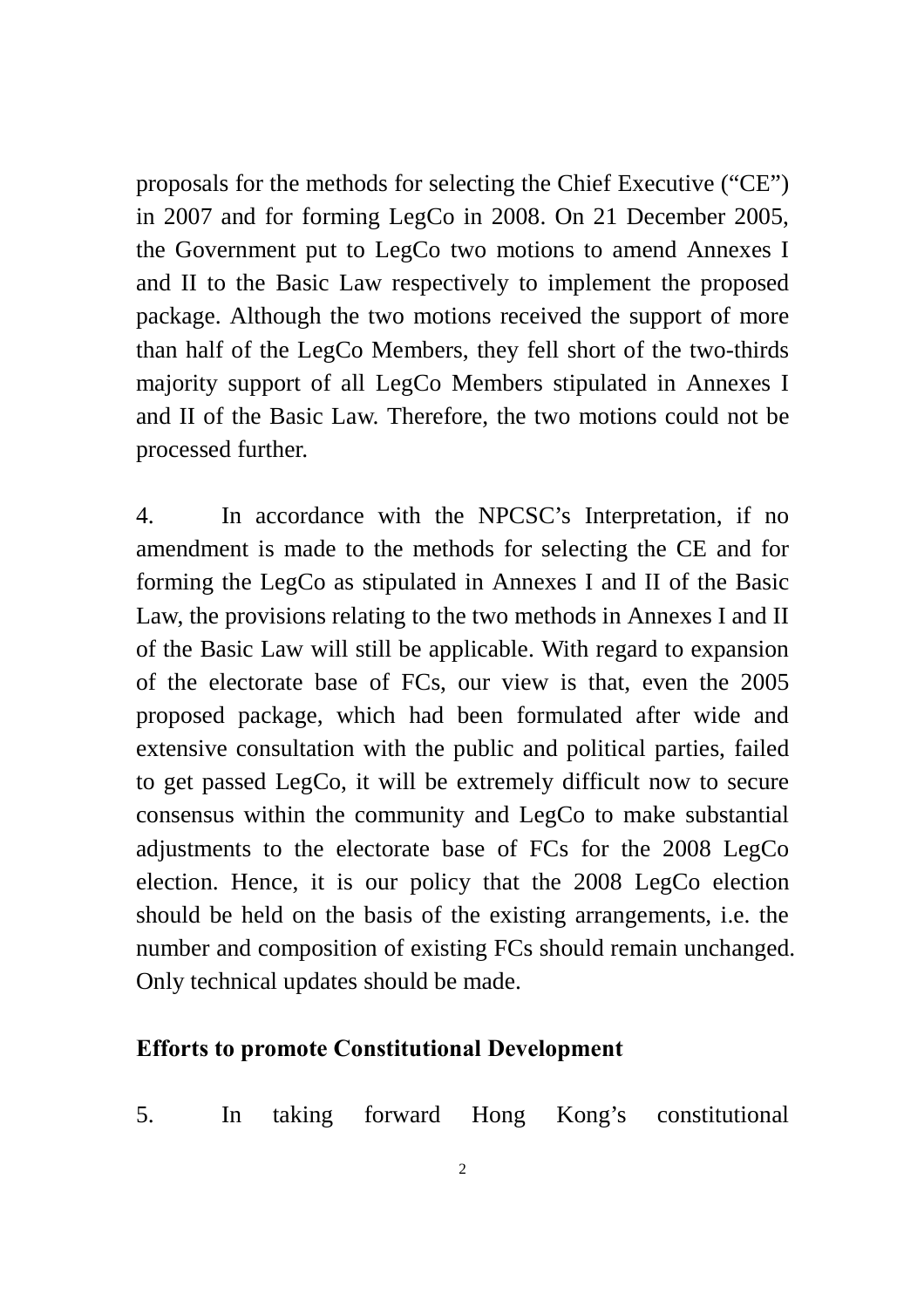development towards the ultimate aim of universal suffrage in a gradual and orderly manner, the HKSAR Government did propose, in 2005, to enhance the democratic elements of the 2008 LegCo election by increasing the number of LegCo seats and enabling District Council members to elect more representatives to LegCo. Although the package received the support of 60% of the public and more than half of all LegCo Members, it was not endorsed by a two-thirds majority of all LegCo Members as required by the Basic Law. The position of the HKSAR Government is that the existing electoral arrangements should continue to apply to the 2008 LegCo election.

6. Notwithstanding that, the HKSAR Government is fully alive to the community's aspirations for universal suffrage and considers that the work to roll forward Hong Kong's constitutional development should not be brought to a halt. Since then, we have continued to study the issue of universal suffrage through the Commission on Strategic Development. In the course of the first six months of the current term HKSAR Government, we have issued the Green Paper on Constitutional Development to consult the public on the models and timetable for implementing universal suffrage, published the Report on the Green Paper Public Consultation, and submitted the report to the Standing Committee of the National People's Congress ("NPCSC") to request confirmation that the methods for selecting the CE and for forming LegCo in 2012 may be amended.

7. Having considered the CE's report, the NPCSC promulgated a decision on 29 December 2007 making it clear that

3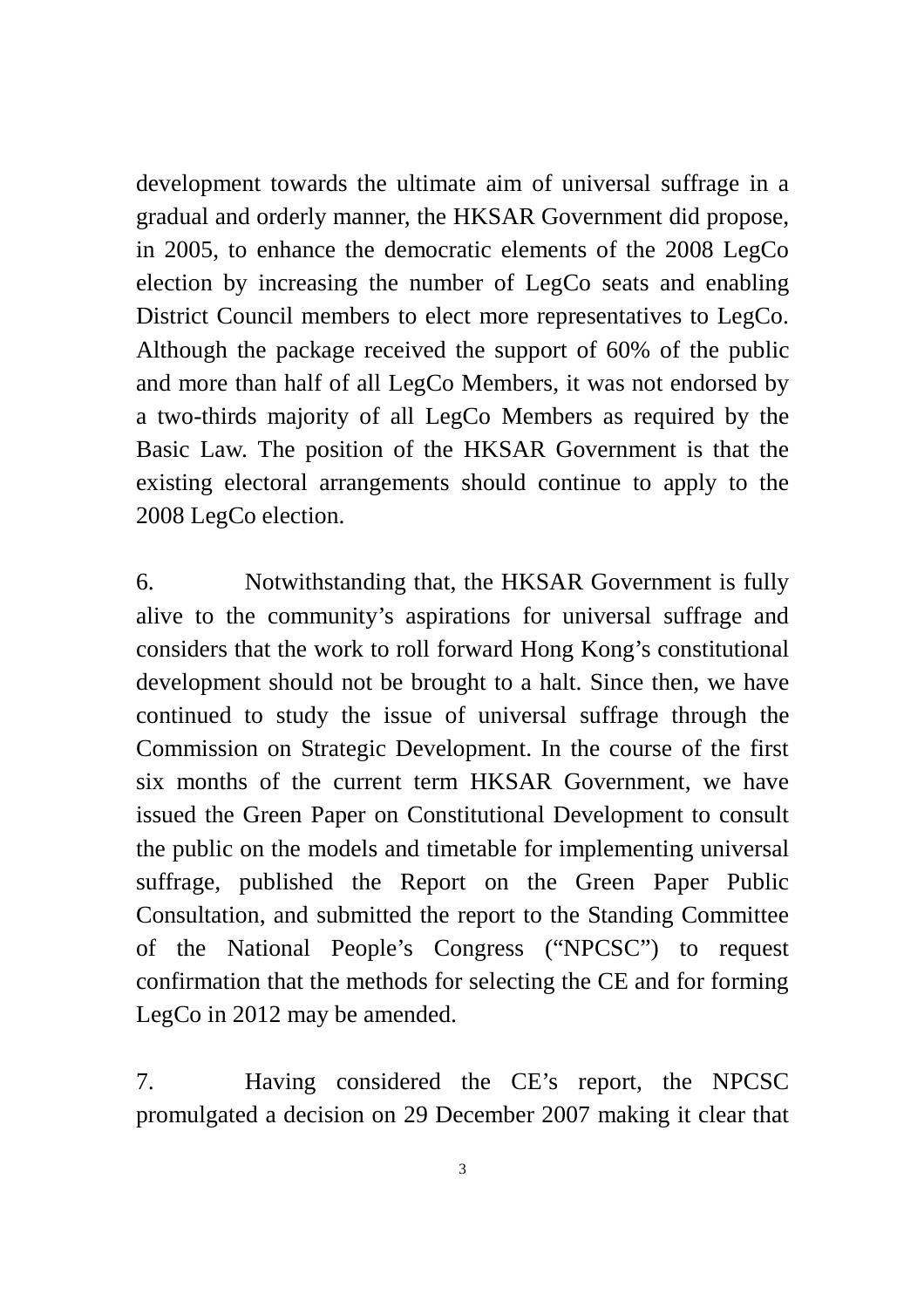the CE may be elected by universal suffrage in 2017 and that LegCo may be formed by universal suffrage in 2020. The NPCSC's decision has also determined that appropriate amendments conforming to the principle of gradual and orderly progress may be made to the two electoral methods in 2012. Our aim is to settle the two electoral methods for 2012 within the tenure of the third-term HKSAR Government. This will lay a solid foundation for attaining universal suffrage for the CE in 2017 and for LegCo in 2020.

# **The Institution of Engineering and Technology Hong Kong**

8. Section 20Z(1)(f) of the Legislative Council Ordinance ("LCO") specifies that the Information Technology FC is composed of, inter alia, Fellows and Corporate Members of The Institution of Electrical Engineers Hong Kong ("IEEHK") entitled to vote at general meetings of the Institution. In light of the IEEHK's restructuring of its membership and change in membership criteria, and as the IEEHK changed its name to The Institution of Engineering and Technology Hong Kong ("IETHK") after merging with the Institution of Incorporated Engineers, we proposed to amend section 20Z(1)(f) of the LCO to reflect such changes.

9. According to the information from the Institution, after the relaxation of its membership criteria, its Honorary Fellows, Fellows and Members entitled to vote at its general meetings, who are either Chartered Engineers registered with the Engineering Council UK or Corporate Members of IEEHK before 15 October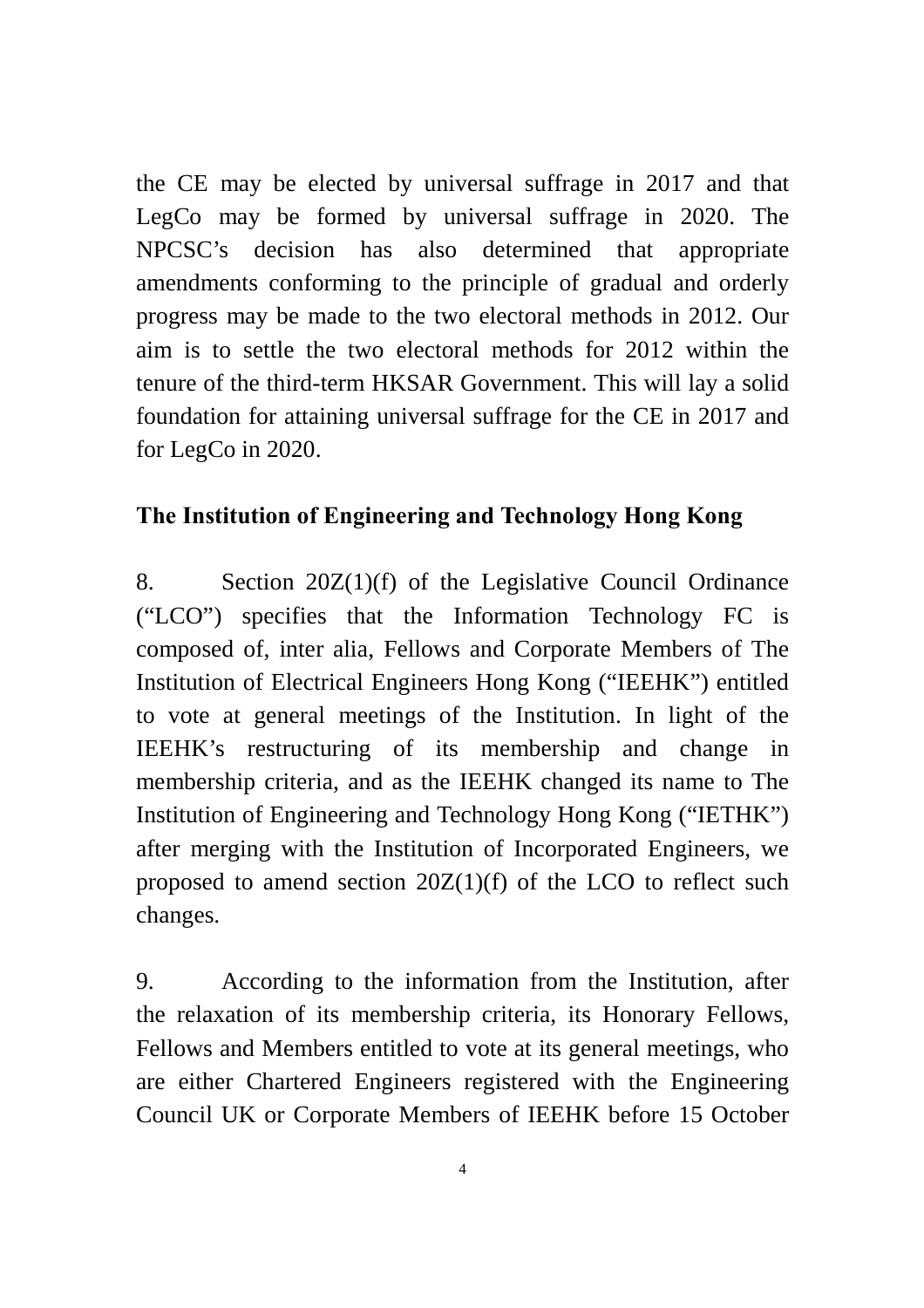2002, could meet the criteria of Fellows and Corporate Members entitled to vote at general meeting of the Institution in section 20Z(1)(f) of the LCO before the relaxation of membership criteria. In our discussion with the Institution on amending relevant provision in the LCO, the Institution has forwarded proposed amendments to section  $20Z(1)(f)$  of the LCO. On the basis of the proposed amendment from the Institution, and to ensure that the electorate of the Information Technology FC would not be expanded as a result of the Institution's relaxation of membership criteria, we proposed to amend section  $20Z(1)(f)$  of the LCO as follows:

- "(*f*) Honorary Fellows, Fellows and Members of The Institution of Engineering and Technology Hong Kong entitled to vote at general meetings of the Institution who are either –
	- (i) persons registered as Chartered Engineers with the Engineering Council UK; or
	- (ii) Corporate Members of The Institution of Electrical Engineers Hong Kong (IEE Hong Kong) before 15 October 2002; and".

The Institution indicated in January 2008 that they had no further comments on the proposed amendment in the Bill.

10. As we explained earlier, the number and composition of the existing FCs should remain unchanged for the 2008 Legislative